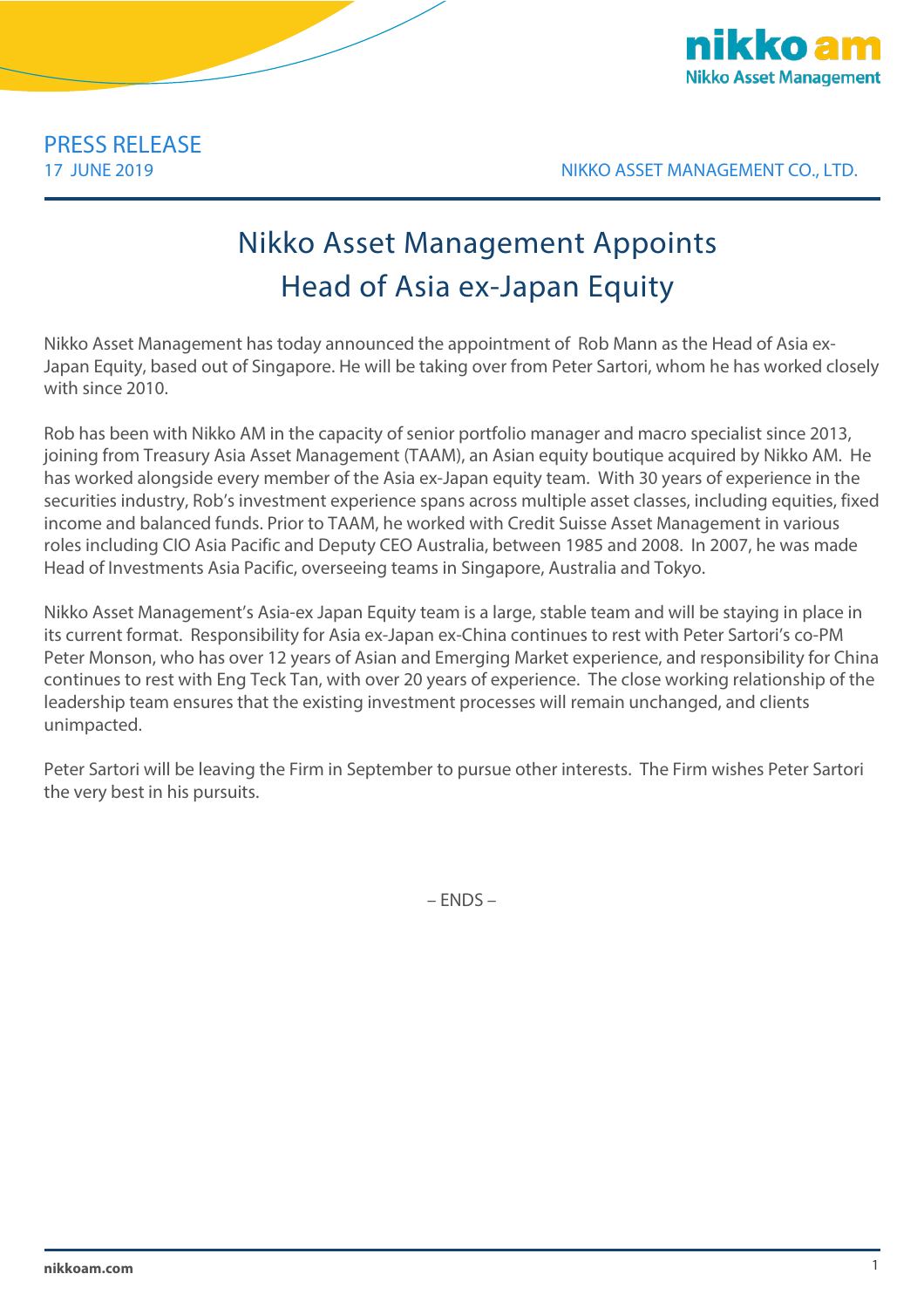

## About Nikko Asset Management

With US\$202 billion\* under management, Nikko Asset Management is one of Asia's largest asset managers, providing high-conviction, active fund management across a range of Equity, Fixed Income, Multi-Asset and Alternative strategies. In addition, its complementary range of passive strategies covers more than 20 indices and includes some of Asia's largest exchange-traded funds (ETFs).

Headquartered in Asia since 1959, the firm represents nearly 200\*\* investment professionals and over 30 nationalities across 11 countries. More than 300 banks, brokers, financial advisors and life insurance companies around the world distribute the company's products.

The investment teams benefit from a unique global perspective complemented by the firm's historic Asian DNA, striving to deliver consistent excellence in performance. The firm also prides itself on its progressive solution-driven approach, which has led to many innovative funds launched for its clients.

For more information about Nikko Asset Management and to access its investment insights, please visit the firm's [homepage.](http://en.nikkoam.com/)

\* Consolidated assets under management and sub-advisory of Nikko Asset Management and its subsidiaries as of 31 December 2018.

\*\* As of 31 December 2018, including employees of Nikko Asset Management and its subsidiaries.

## Important Information

This document is prepared by Nikko Asset Management Co., Ltd. and/or its affiliates (**Nikko AM**) and is for distribution only under such circumstances as may be permitted by applicable laws. This document does not constitute investment advice or a personal recommendation and it does not consider in any way the suitability or appropriateness of the subject matter for the individual circumstances of any recipient.

This document is for information purposes only and is not intended to be an offer, or a solicitation of an offer, to buy or sell any investments or participate in any trading strategy. Moreover, the information in this material will not affect Nikko AM's investment strategy in any way. The information and opinions in this document have been derived from or reached from sources believed in good faith to be reliable but have not been independently verified. Nikko AM makes no guarantee, representation or warranty, express or implied, and accepts no responsibility or liability for the accuracy or completeness of this document. No reliance should be placed on any assumptions, forecasts, projections, estimates or prospects contained within this document. This document should not be regarded by recipients as a substitute for the exercise of their own judgment. Opinions stated in this document may change without notice.

In any investment, past performance is neither an indication nor guarantee of future performance and a loss of capital may occur. Estimates of future performance are based on assumptions that may not be realised. Investors should be able to withstand the loss of any principal investment. The mention of individual stocks, sectors, regions or countries within this document does not imply a recommendation to buy or sell.

Nikko AM accepts no liability whatsoever for any loss or damage of any kind arising out of the use of all or any part of this document, provided that nothing herein excludes or restricts any liability of Nikko AM under applicable regulatory rules or requirements.

All information contained in this document is solely for the attention and use of the intended recipients. Any use beyond that intended by Nikko AM is strictly prohibited.

**Japan:** The information contained in this document pertaining specifically to the investment products is not directed at persons in Japan nor is it intended for distribution to persons in Japan. Registration Number: Director of the Kanto Local Finance Bureau (Financial Instruments firms) No. 368 Member Associations: The Investment Trusts Association, Japan/Japan Investment Advisers Association/Japan Securities Dealers Association.

**United Kingdom and rest of Europe:** This document constitutes a financial promotion for the purposes of the Financial Services and Markets Act 2000 (as amended) (FSMA) and the rules of the Financial Conduct Authority (the FCA) in the United Kingdom (the FCA Rules). This document is communicated by Nikko Asset Management Europe Ltd, which is authorised and regulated in the United Kingdom by the FCA (122084). It is directed only at (a) investment professionals falling within article 19 of the Financial Services and Markets Act 2000 (Financial Promotions) Order 2005, (as amended) (the Order) (b) certain high net worth entities within the meaning of article 49 of the Order and (c) persons to whom this document may otherwise lawfully be communicated (all such persons being referred to as relevant persons) and is only available to such persons and any investment activity to which it relates will only be engaged in with such persons.

**United States:** This document is for information purposes only and is not intended to be an offer, or a solicitation of an offer, to buy or sell any investments. This document should not be regarded as investment advice. This document may not be duplicated, quoted, discussed or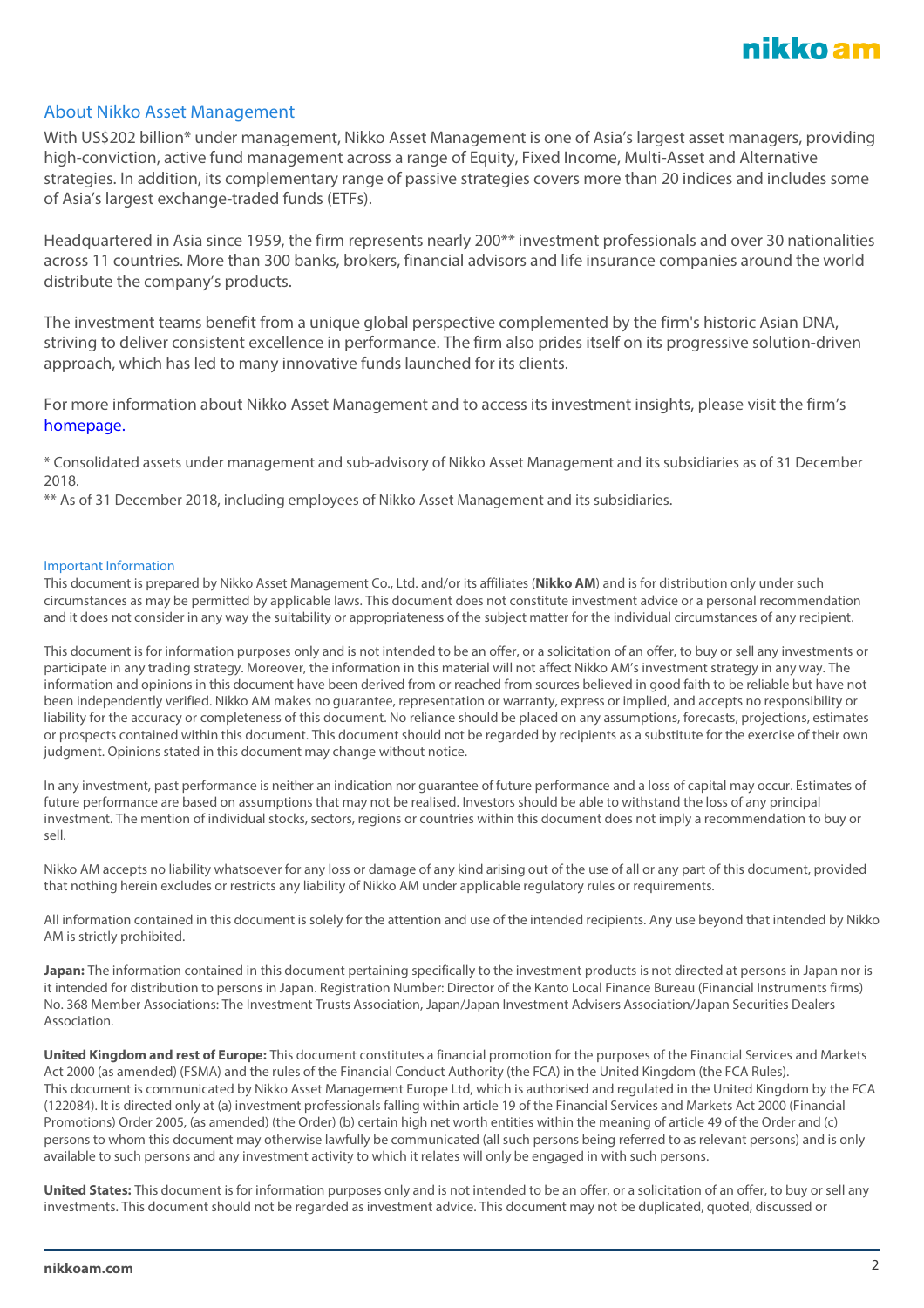otherwise shared without prior consent. Any offering or distribution of a Fund in the United States may only be conducted via a licensed and registered broker-dealer or a duly qualified entity. Nikko Asset Management Americas, Inc. is a United States Registered Investment Adviser.

**Singapore:** This document is for information only with no consideration given to the specific investment objective, financial situation and particular needs of any specific person. You should seek advice from a financial adviser before making any investment. In the event that you choose not to do so, you should consider whether the investment selected is suitable for you. This publication has not been reviewed by the Monetary Authority of Singapore. Nikko Asset Management Asia Limited is a regulated entity in Singapore.

**Hong Kong:** This document is for information only with no consideration given to the specific investment objective, financial situation and particular needs of any specific person. You should seek advice from a financial adviser before making any investment. In the event that you choose not to do so, you should consider whether the investment selected is suitable for you. The contents of this document have not been reviewed by the Securities and Futures Commission or any regulatory authority in Hong Kong. Nikko Asset Management Hong Kong Limited is a licensed corporation in Hong Kong.

**Australia:** Nikko AM Limited ABN 99 003 376 252 (**Nikko AM Australia**) is responsible for the distribution of this information in Australia. **Nikko AM Australia** holds Australian Financial Services Licence No. 237563 and is part of the Nikko AM Group. This material and any offer to provide financial services are for information purposes only. This material does not take into account the objectives, financial situation or needs of any individual and is not intended to constitute personal advice, nor can it be relied upon as such. This material is intended for, and can only be provided and made available to, persons who are regarded as Wholesale Clients for the purposes of section 761G of the Corporations Act 2001 (Cth) and must not be made available or passed on to persons who are regarded as Retail Clients for the purposes of this Act. If you are in any doubt about any of the contents, you should obtain independent professional advice.

**New Zealand:** Nikko Asset Management New Zealand Limited (Company No. 606057, FSP22562) is the licensed Investment Manager of Nikko AM NZ Investment Scheme, Nikko AM NZ Wholesale Investment Scheme and the Nikko AM KiwiSaver Scheme.

This material is for the use of researchers, financial advisers and wholesale investors (in accordance with Schedule 1, Clause 3 of the Financial Markets Conduct Act 2013 in New Zealand). This material has been prepared without taking into account a potential investor's objectives, financial situation or needs and is not intended to constitute personal financial advice, and must not be relied on as such. Recipients of this material, who are not wholesale investors, or the named client, or their duly appointed agent, should consult an Authorised Financial Adviser and the relevant Product Disclosure Statement or Fund Fact Sheet (available on our website www.nikkoam.co.nz).

**Kingdom of Bahrain:** The document has not been approved by the Central Bank of Bahrain which takes no responsibility for its contents. No offer to the public to purchase the Strategy will be made in the Kingdom of Bahrain and this document is intended to be read by the addressee only and must not be passed to, issued to, or shown to the public generally.

**Kuwait:** This document is not for general circulation to the public in Kuwait. The Strategy has not been licensed for offering in Kuwait by the Kuwaiti Capital Markets Authority or any other relevant Kuwaiti government agency. The offering of the Strategy in Kuwait on the basis a private placement or public offering is, therefore, restricted in accordance with Decree Law No. 7 of 2010 and the bylaws thereto (as amended). No private or public offering of the Strategy is being made in Kuwait, and no agreement relating to the sale of the Strategy will be concluded in Kuwait. No marketing or solicitation or inducement activities are being used to offer or market the Strategy in Kuwait.

**Kingdom of Saudi Arabia:** This document is communicated by Nikko Asset Management Europe Ltd (Nikko AME), which is authorised and regulated by the Financial Services and Markets Act 2000 (as amended) (FSMA) and the rules of the Financial Conduct Authority (the FCA) in the United Kingdom (the FCA Rules). This document should not be reproduced, redistributed, or sent directly or indirectly to any other party or published in full or in part for any purpose whatsoever without a prior written permission from Nikko AME.

This document does not constitute investment advice or a personal recommendation and does not consider in any way the suitability or appropriateness of the subject matter for the individual circumstances of any recipient. In providing a person with this document, Nikko AME is not treating that person as a client for the purposes of the FCA Rules other than those relating to financial promotion and that person will not therefore benefit from any protections that would be available to such clients.

Nikko AME and its associates and/or its or their officers, directors or employees may have or have had positions or material interests, may at any time make purchases and/or sales as principal or agent, may provide or have provided corporate finance services to issuers or may provide or have provided significant advice or investment services in any investments referred to in this document or in related investments. Relevant confidential information, if any, known within any company in the Nikko AM group or Sumitomo Mitsui Trust Bank group and not available to Nikko AME because of regulations or internal procedure is not reflected in this document. The investments mentioned in this document may not be eligible for sale in some states or countries, and they may not be suitable for all types of investors.

**Oman:** The information contained in this document nether constitutes a public offer of securities in the Sultanate of Oman as contemplated by the Commercial companies law of Oman (Royal decree 4/74) or the Capital Markets Law of Oman (Royal Decree80/98, nor does it constitute an offer to sell, or the solicitation of any offer to buy non-Omani securities in the Sultanate of Oman as contemplated by Article 139 of the Executive Regulations to the Capital Market law (issued by Decision No. 1/2009). This document is not intended to lead to the conclusion of any contract of whatsoever nature within the territory of the Sultanate of Oman.

**Qatar (excluding QFC):** The Strategies are only being offered to a limited number of investors who are willing and able to conduct an independent investigation of the risks involved in an investment in such Strategies. The document does not constitute an offer to the public